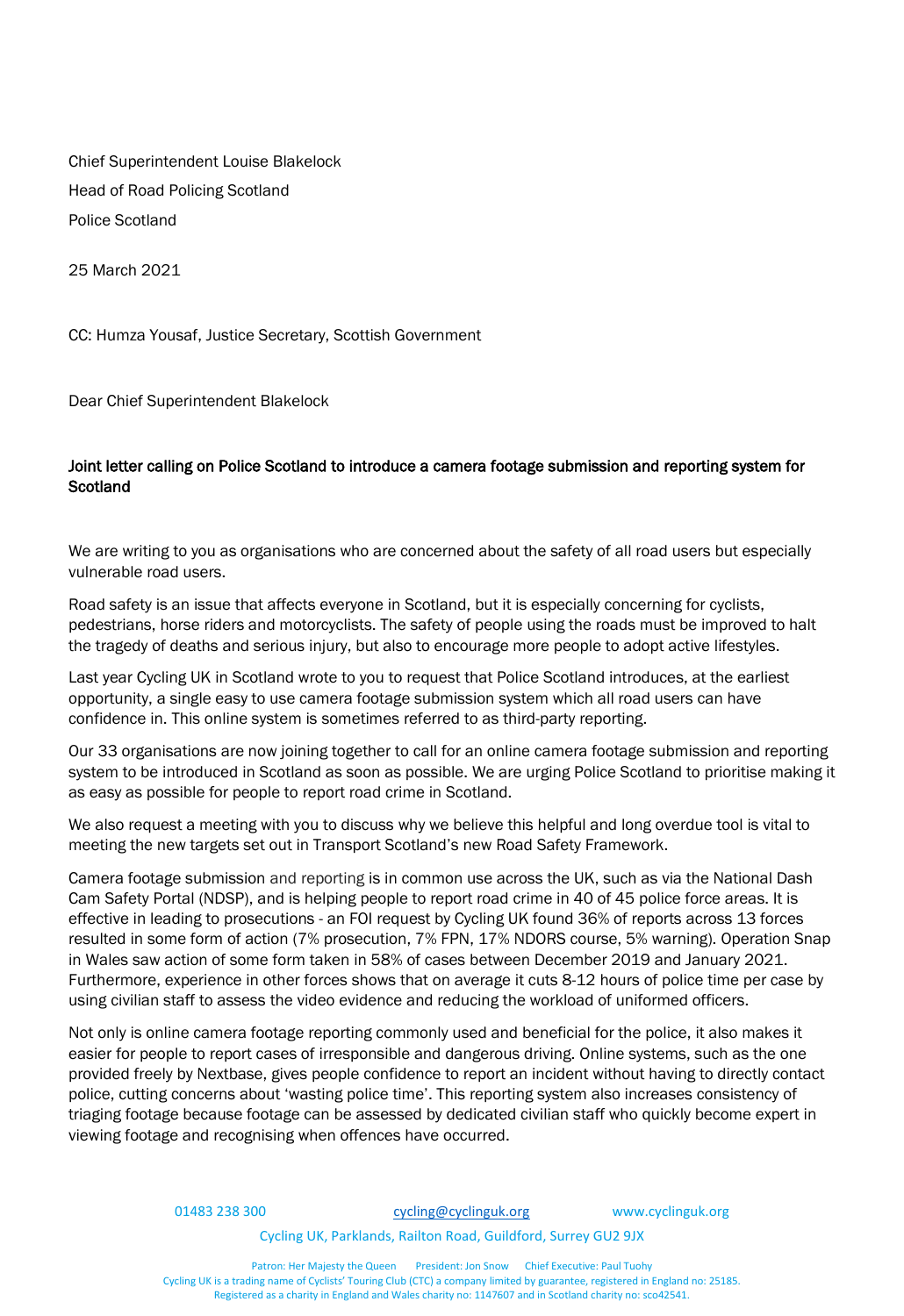Police Scotland is set to introduce a new Digital Evidence Sharing Capability (DESC) this year, however, we do not believe that it will provide the same advantages as a dedicated camera footage submission and reporting system.

Roads police officers and fixed cameras cannot be everywhere on the roads – dashcam and helmetcam sales continue to grow and their use provides added eyes on the road and can assist in tackling many of the dangerous and careless driving behaviours which are traditionally difficult to enforce. Combined with an Operation Snap style public awareness campaign their use can create a valuable deterrence, while also helping police to identify near miss and offence hotspots.

We are convinced that an online camera footage submission and reporting system would be effective in Scotland, make the police's job easier, deter careless and dangerous driving, and help vulnerable road users feel safer on our roads. Perhaps, as important is that the system empowers victims and makes it simple for them to report and be listened to. A camera footage system would be good news for all responsible road users and the police. The only bad news would be for irresponsible and law-breaking road users who would be more effectively held to account.

We urge you to introduce a camera footage submission and reporting system as soon as possible, either via the NDSP or as part of DESC. We hope that we can meet with you soon to discuss these matters.

I look forward to your response.

Yours sincerely

in Densham

Jim Densham, Campaigns and policy manager Cycling UK in Scotland [jim.densham@cyclinguk.org](mailto:jim.densham@cyclinguk.org) 07738 648977

Enc: Cycling UK in Scotland Briefing: Online camera footage submission and reporting systems

## **Logos of 33 signatories**



01483 238 300 [cycling@cyclinguk.org](mailto:cycling@cyclinguk.org) www.cyclinguk.org

Cycling UK, Parklands, Railton Road, Guildford, Surrey GU2 9JX

Patron: Her Majesty the Queen President: Jon Snow Chief Executive: Paul Tuohy Cycling UK is a trading name of Cyclists' Touring Club (CTC) a company limited by guarantee, registered in England no: 25185. Registered as a charity in England and Wales charity no: 1147607 and in Scotland charity no: sco42541.